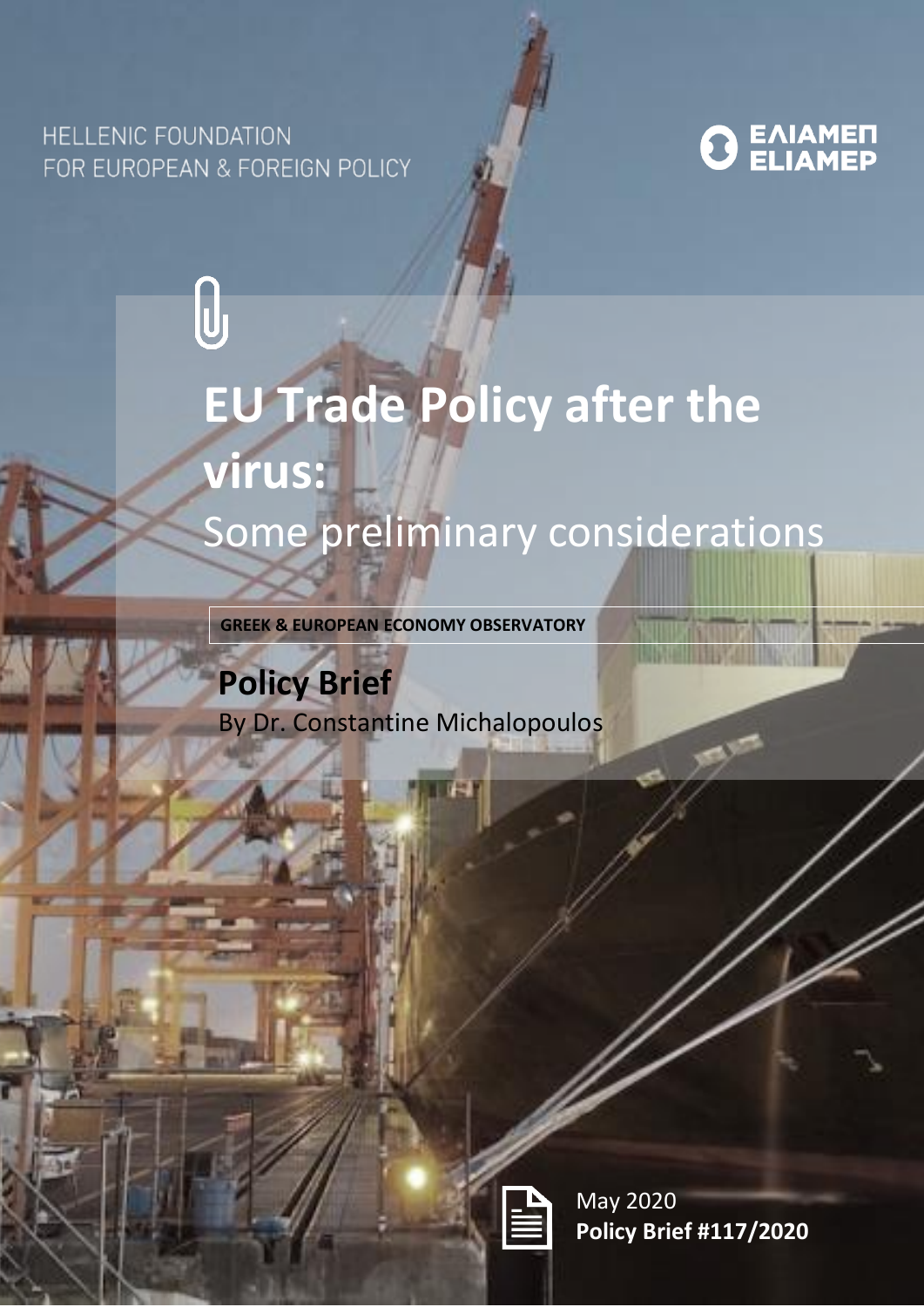Copyright © 2020 Hellenic Foundation for European & Foreign Policy (ELIAMEP) 49, Vas. Sofias Ave, 106 76 Athens, Greece Tel.: +30 210 7257 110 | Fax: +30 210 7257 114 | www.eliamep.gr | eliamep@eliamep.gr All Rights Reserved

### **Dr. Constantine Michalopoulos**

*Senior Policy Advisor, ELIAMEP, former Special Advisor WTO, senior official, World Bank and USAID*

- Summary **EXECUTE:** The obvious lesson governments should take from the Covid-19 experience is the need for increased resilience which means more secure access to trusted sources of supply for essential products.
	- The first thing to be done is to review controls imposed during the crisis to ensure that they are not retained when they are not needed. It is also useful to explore, if it is desirable and feasible to organize EU wide stockpiles of Personal Protection Equipment.
	- Global pandemics require a global multilateral response.
	- The World Trade Organization (WTO) is the global institution where any global multilateral agreements aimed at increasing security of supplies in public health products must be pursued. Unfortunately since 2016 the WTO has been crippled by policies of the protectionist US Trump administration.
	- Any serious EU engagement on this issue in the WTO must await the results of the US election later this year.
	- A Trump re-election, would force the EU to seek other partners with whom to develop joint efforts aimed at increasing security of supplies without resorting to increased protection.

*ELIAMEP offers a forum for debate on international and European issues. Its non-partisan character supports the right to free and well-documented discourse. ELIAMEP publications aim to contribute to scholarly knowledge and to provide policy relevant analyses. As such, they solely represent the views of the author(s) and not necessarily those of the Foundation*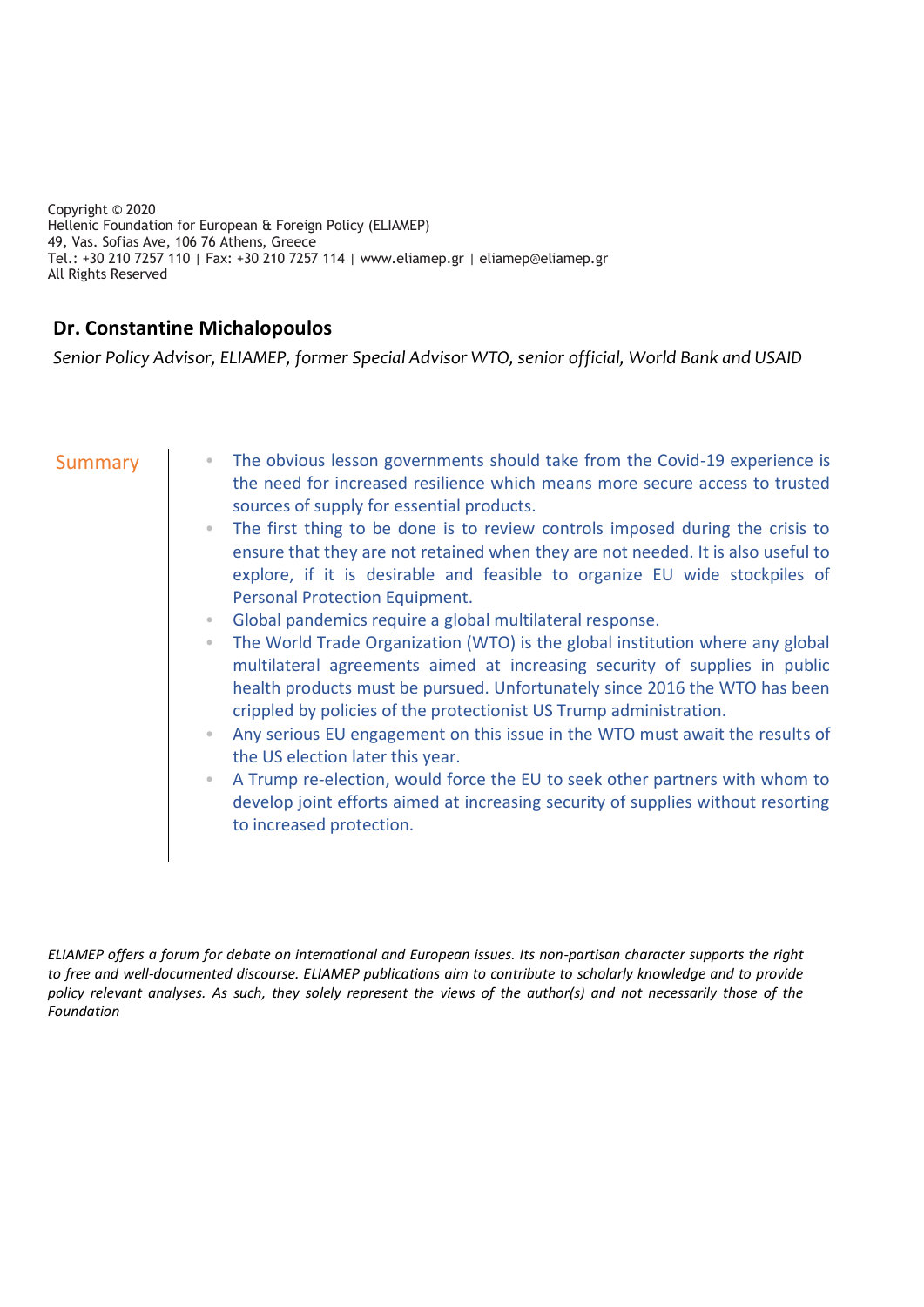#### Introduction

*"The Trump virus may be more toxic for world trade than covid-19"*

*"…one of the obvious lessons that governments should take from the experience is the need for increased resilience"*

*"The key question today is how much government intervention and what policy tools are needed that would maximize resilience and minimize inefficiency"*

As the European economies are starting to open up, many voices are starting to ask questions about Europe's future trade policies after the end of the pandemic. Disruptions in supply chains have raised the specter of increased protectionism. In addition, Europe should also be concerned about the virulent protectionism that is being pursued by the Trump administration. The Trump virus may be more toxic for world trade than covid-19. For the latter, there is at least a possibility of a vaccine. The virus will disappear if he loses the November election. But how quickly will the international community regain its trust on the future US policy and commitment to a rules-based international trading system? These are the issues for the EU in the next few months and years.

#### Resilience vs Efficiency

-

The pandemic has highlighted an additional cost of globalization: on the goods side, long supply chains of critical materials and equipment were interrupted as the pandemic hit different countries at different times and governments started to scramble to secure products needed to save lives. Domestic stocks were rapidly depleted, imports were hard to obtain and the situation deteriorated further as countries imposed export bans; 54 countries worldwide imposed such bans. $<sup>1</sup>$  At the</sup> same time, on the side of services, there was a boom for long distance provision through the internet—while transport and tourism were devastated. There is little doubt that one of the obvious lessons that governments should take from the experience is the need for increased resilience which means more secure access to trusted sources of supply for essential products that may be needed to address a future pandemic.

Increased resilience, in the first instance, means developing optimum stockpiling policies. But stockpiling is costly and, in any case, cannot be the only answer. While it may be prudent to stockpile certain personal protection equipment (PPE), stockpiling machinery makes little sense as the needs for such equipment to fight a new virus or other pandemic cannot be easily predicted.

Resilience can increase through improvements in securing access—which in a nation state system means shortening supply chains by establishing policies that promote more costly domestic production through subsidies and/or tariffs. The logic of the argument leads one to more and more protection at the cost of more and more inefficiency. In this connection, basic trade policy principles argue in favor of production subsidies being preferable to import controls. But there are many dangers: for example, there may be pressure to increase food security by further increasing protection under Europe's common agricultural policy.

Long supply chains had been established because it was less costly to produce components of things in distant places, put them together in yet other distant places and imported for consumption in Europe or elsewhere. In the immediate period before the pandemic there was a tendency of firms to shorten supply chains for a variety of unrelated reasons. The key question today is how much government intervention and what policy tools are needed that would maximize resilience and minimize inefficiency. Increased resilience through increased protection at the national level makes little sense for most countries. But the temptation is great for large markets like the EU.

<sup>1</sup> World Trade Alert, *Tackling Covid-19 together: The Trade Dimension,* March, 2020.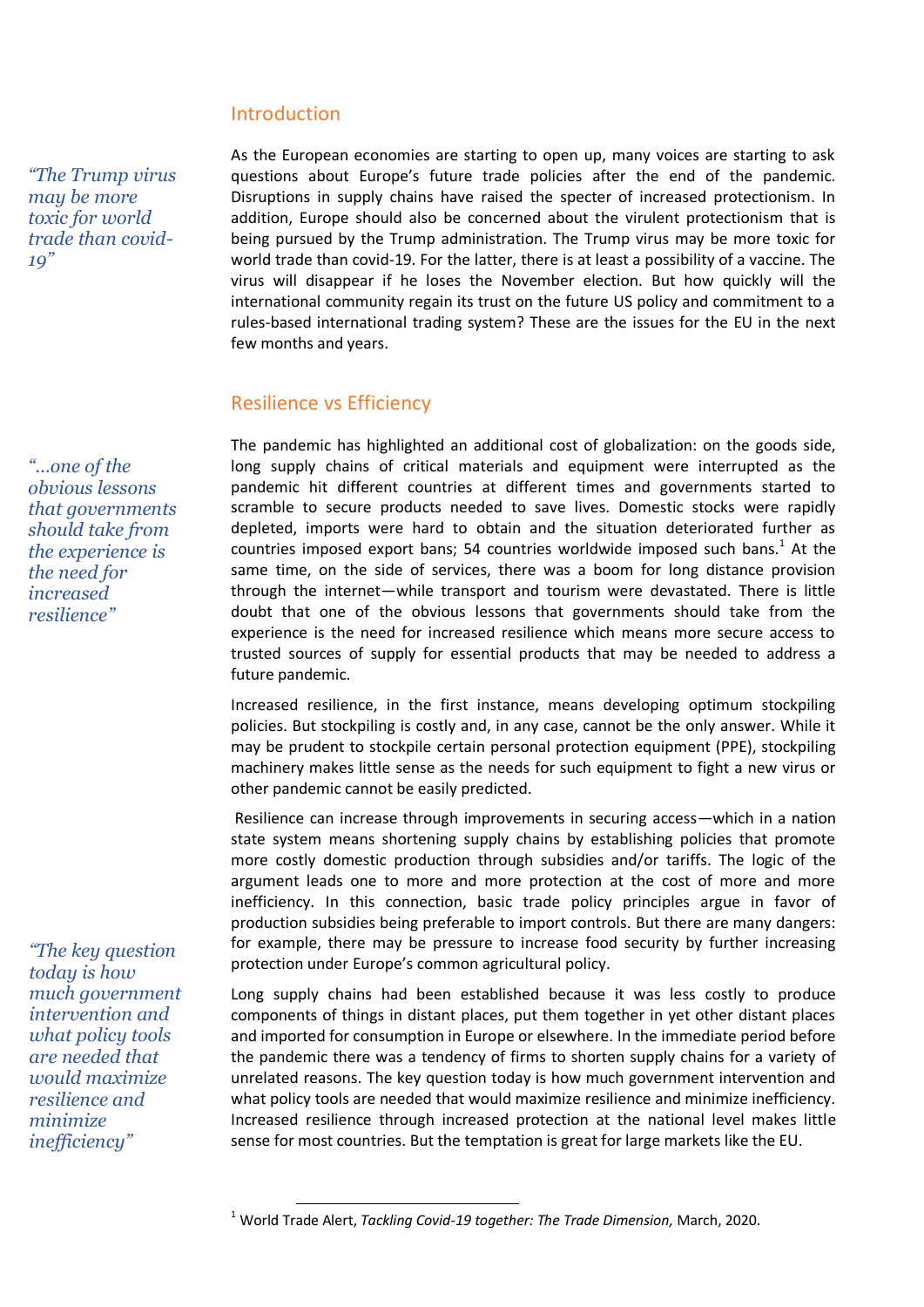#### Legal Provisions

Public health for the EU falls within the jurisdiction of member states which are in principle free to organize and supply their health care systems (Article 168 of the Treaty of the Functioning of the EU-TFEU). Article 34 of the same treaty prohibits export controls, but permits them on security, public health and other grounds (e.g. antiquities). EU action however, can supplement and support national actions on such issues as disease prevention and cross-border threats to health. The WTO also prohibits export controls, but permits them on the grounds of public health (Article XX).

At the onset of the pandemic France and Germany imposed export controls on PPE and in France's case the government confiscated a great deal of PPE from the privately owned stocks of producers or distributors of such equipment. The EU Commission reacted to these restrictions by issuing guidelines aimed at both protecting public health and ensuring the availability of essential goods and services across national borders *within* the EU. But at about the same time (March 15, 2020) the Commission also passed regulations (EU 2020/402 and EU 2020/426) that required that PPE exports from the EU to non-EU states be subject to prior authorization by competent authorities in member states. Following these developments, France and Germany withdrew their controls. The EU regulation of exports to non-EU states also were allowed to lapse at their expiration on April 30, 2020. The question is what should be EU trade policy affecting public health issues in the long term. The question can be separated into two components: policies for the movement of goods and services within the EU and those between the EU and third countries. One of the first things to do after the virus is under control is to ensure that temporary trade distortions introduced during times of the crisis do not become permanent features.

#### Trade Policies within the EU

Strengthening resilience means strengthening security of access, which in turn is affected by the existence of agreements that are adhered to by all participants. Broadly speaking the EU treaties provide the multilateral framework within which additional agreements could be explored. This means that existing treaty requirements affecting the movement of goods linked to public health should be reviewed and where appropriate strengthened so as to ensure that access to such goods continues across borders uninhibited by domestic regulations. As noted above, the first thing to be done is to review controls imposed during the crisis to ensure that they are not retained when they are not needed. One new question that would be useful to explore, is the extent to which it is desirable and feasible to organize EU wide stockpiles of PPE.

Pandemics also of course affect the flow of services some of which involve physical presence. Different issues arise for different services. Provisions affecting transport services for example need to be reviewed in light of the recent experience. Tourism is of great economic importance for many EU countries. A multilateral understanding affecting the flow of tourists within the EU is obviously needed and should be part of the opening up of countries when appropriate health safeguards have been put in place. Finally, tracking the transmission of the pandemic raises a variety of privacy issues that also require multilateral agreement.

*"One of the first things to do after the virus is under control is to ensure that temporary trade distortions introduced during times of the crisis do not become permanent features"*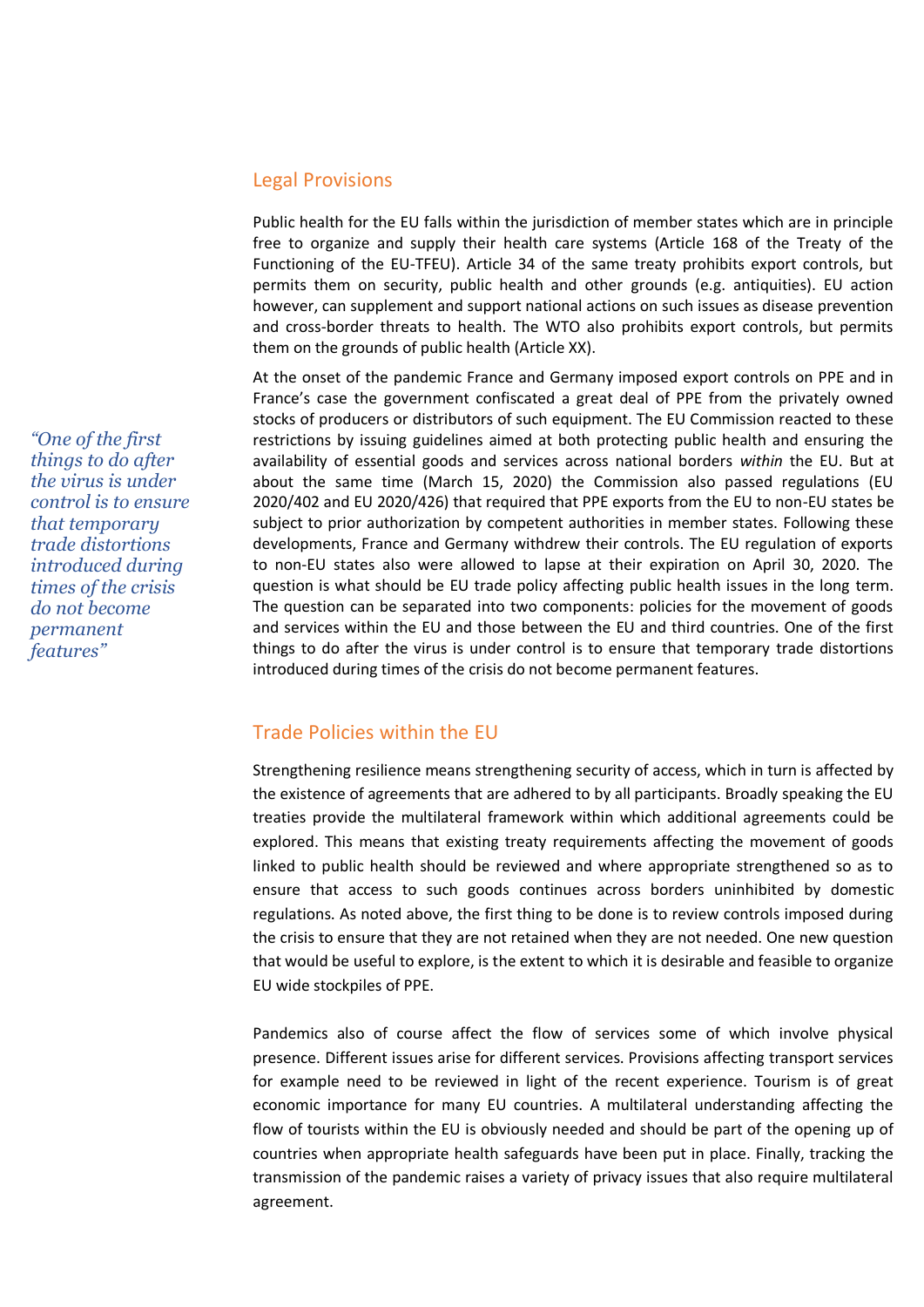**EU Trade Policy after the virus: Some preliminary considerations**

#### Trade Policies towards Third Countries

EU trade policies towards the rest of the world must be informed by the existing patterns of trade on products of importance to public health and the global architecture of multilateral agreements that specify rules and procedures that govern international trade. The most important of the latter are the EU commitments in the WTO and within that its complex existing preferential relationships with a very large group of countries, ranging from Canada, the UN list of Least Developed Countries (LDCs), the Economic Partnership Agreements with many countries in Sub-Sahara Africa and the Caribbean and of course the new arrangements with the UK.

A brief look at the pattern of trade in public health products of relevance to the covid-19 virus suggests that the EU should not be afraid of risks associated with the concentration of suppliers in a few countries: Disinfectants constitute almost half of total global trade of \$715 billion of covid-19 linked products in 2018. Twenty-five countries including several in the EU exported at least \$10 million in ventilators. Only a very small amount, roughly 3.5% of the total trade came from a small number of countries.<sup>2</sup> On the other hand, very few developing countries were producers of medical instruments, or their components. This in turn implies that any actions taken by the EU to limit the exportation of medical equipment and supplies to third countries would have devastating effects on poor countries especially in Sub-Sahara Africa.

The WTO is the global institution where any global multilateral agreements aimed at increasing security of supplies in public health products must be pursued. Unfortunately, since 2016 the organization has been crippled by what I call the Trump virus. The 2016 US election produced a president with puerile understanding of economics who decided to use tariffs as a new WMD—a weapon of mutual destruction against the economies of friend and foe. Early on, he also took the USA out of the Paris climate accords and his confrontational tactics against China have been pursued completely bilaterally outside the WTO.

The continued US subversion of the WTO dispute settlement mechanism (DSM) has resulted in an EU led initiative agreed to by 16 other countries including Australia, Brazil, Canada, China, and Korea to establish an ad-hoc appeal body that can be used to settle trade disputes among themselves thus overcoming the US blockage of appointments to the WTO Appellate Body that has paralyzed the WTO DSM. $^3$  Most recently, in early May, the Trump administration eschewed international co-operation on vaccines absenting itself from the virtual world summit of vaccines led by European Commission President Ursula von der Leyen and has attacked the WHO handling of covid-19. His actions have shaken the global trade architecture and multilateral cooperation more broadly that had been so painfully built up over the course of several decades and cannot be excused by the fact that China has also undermined the same architecture.

The Trump protectionist virus has spread to some parts of Europe. If he is reelected, another four years of his administration can become deadly for the world trading system.

-

*"…any actions taken by the EU to limit the exportation of medical equipment and supplies to third countries would have devastating effects on poor countries especially in Sub-Sahara Africa."*

*"His [Trump] actions have shaken the global trade architecture and multilateral cooperation more broadly that had been so painfully built up over the course of several decades and cannot be excused by the fact that China has also undermined the same architecture."*

<sup>2</sup> World Trade Alert, ibid.

<sup>3</sup> www.Strtrade.com/news-122720